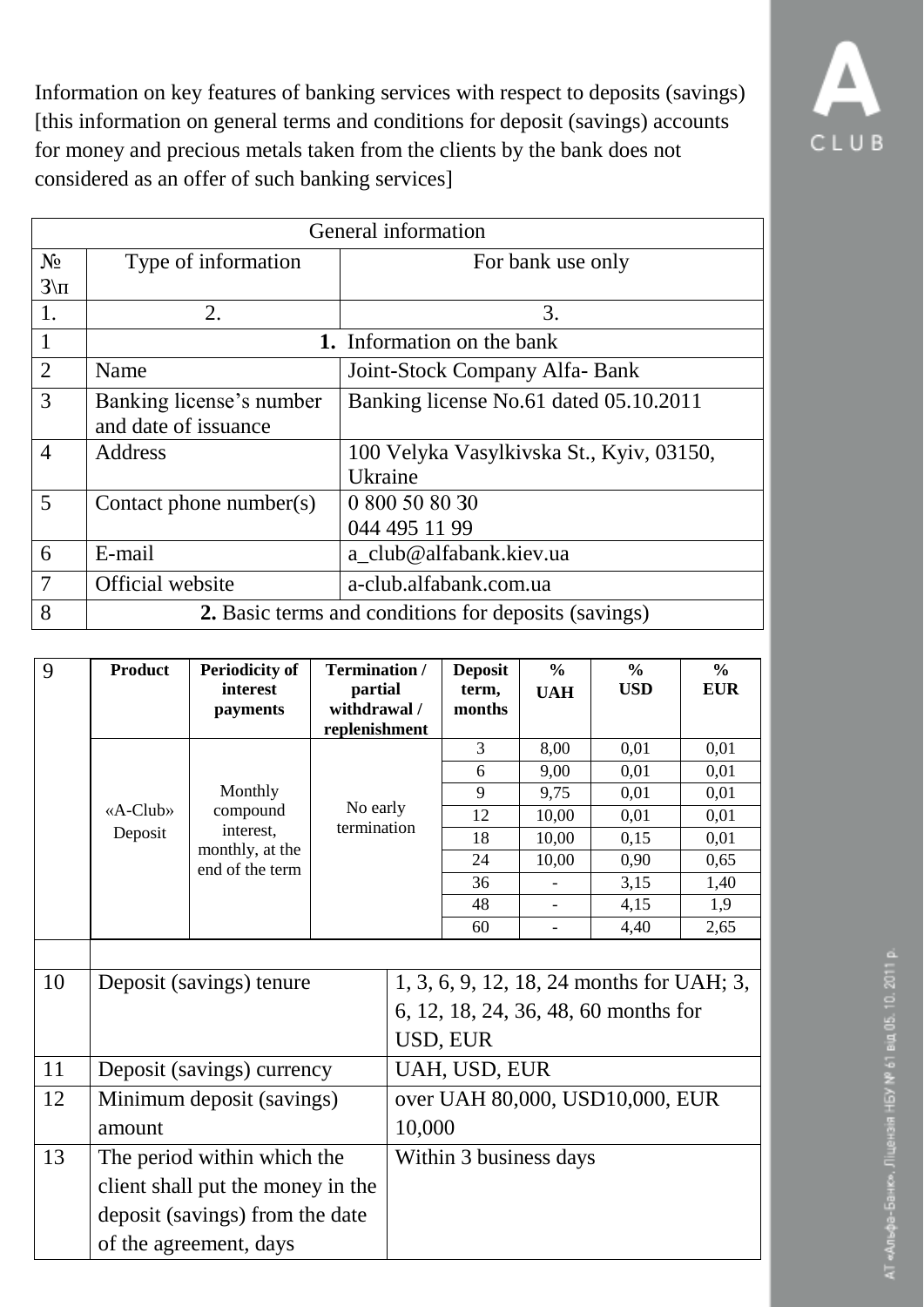| 14 | Type of deposit (savings)<br>agreement                                                                                                                                                                                                                                                                                                  | Term deposit agreement                                                                                                                                                                                                                                                                                                                                                                                                                                                                                                                              |  |
|----|-----------------------------------------------------------------------------------------------------------------------------------------------------------------------------------------------------------------------------------------------------------------------------------------------------------------------------------------|-----------------------------------------------------------------------------------------------------------------------------------------------------------------------------------------------------------------------------------------------------------------------------------------------------------------------------------------------------------------------------------------------------------------------------------------------------------------------------------------------------------------------------------------------------|--|
| 15 | Early withdrawal (partial<br>withdrawal) from the deposit<br>(savings) during the term of the<br>deposit (savings) agreement                                                                                                                                                                                                            | N/a                                                                                                                                                                                                                                                                                                                                                                                                                                                                                                                                                 |  |
| 16 | Adding money to the deposit<br>(savings) during the term of the<br>deposit (savings) agreement                                                                                                                                                                                                                                          | The reload amount cannot exceed 200<br>(two hundred) %, in total, of the deposit<br>amount specified in the agreement. In<br>case of extension / renewal of the<br>deposit, the reload amount cannot<br>exceed 200 (two hundred) %, in total, of<br>the amount actually deposited and<br>extended /renewed. Up to six-month<br>deposits cannot be reloaded in the last<br>30 (thirty) days before the maturity date.<br>The deposits with longer terms than 6<br>(six) months can be reloaded only during<br>the first $6$ (six) months of the term |  |
| 17 | Deposit (savings) maturity<br>options                                                                                                                                                                                                                                                                                                   | By crediting the money to the current<br>account by bank transfer using a plastic<br>card or current account                                                                                                                                                                                                                                                                                                                                                                                                                                        |  |
| 18 | Payment of the interest on the<br>deposit (savings)                                                                                                                                                                                                                                                                                     | Monthly compound interest, monthly, at<br>the end of the term                                                                                                                                                                                                                                                                                                                                                                                                                                                                                       |  |
| 19 | The procedure for calculating the interest on the deposit (savings): next<br>day after the date the bank receives the money or precious metals until the<br>day prior to the date on which the money or precious metals are returned to<br>the depositor or debited from the depositor's savings (deposit) account for<br>other reasons |                                                                                                                                                                                                                                                                                                                                                                                                                                                                                                                                                     |  |
| 20 | Automatic renewal of the<br>deposit (savings) agreement in<br>accordance with the terms of<br>the agreement                                                                                                                                                                                                                             | Yes                                                                                                                                                                                                                                                                                                                                                                                                                                                                                                                                                 |  |
| 21 | Please note: the bank can make amendments to the deposit (savings)<br>agreement only with the consent of the client (party to the agreement),<br>except as otherwise provided by the agreement or applicable laws of<br>Ukraine                                                                                                         |                                                                                                                                                                                                                                                                                                                                                                                                                                                                                                                                                     |  |
| 22 |                                                                                                                                                                                                                                                                                                                                         | 3. Information relating to the client's expenses and requirements to be met                                                                                                                                                                                                                                                                                                                                                                                                                                                                         |  |
| 23 | by the clients<br>Payments for the bank's additional and ancillary services necessary for<br>entering into the deposit (savings) agreement:                                                                                                                                                                                             |                                                                                                                                                                                                                                                                                                                                                                                                                                                                                                                                                     |  |

 $\overline{\Delta}$ 

CLUB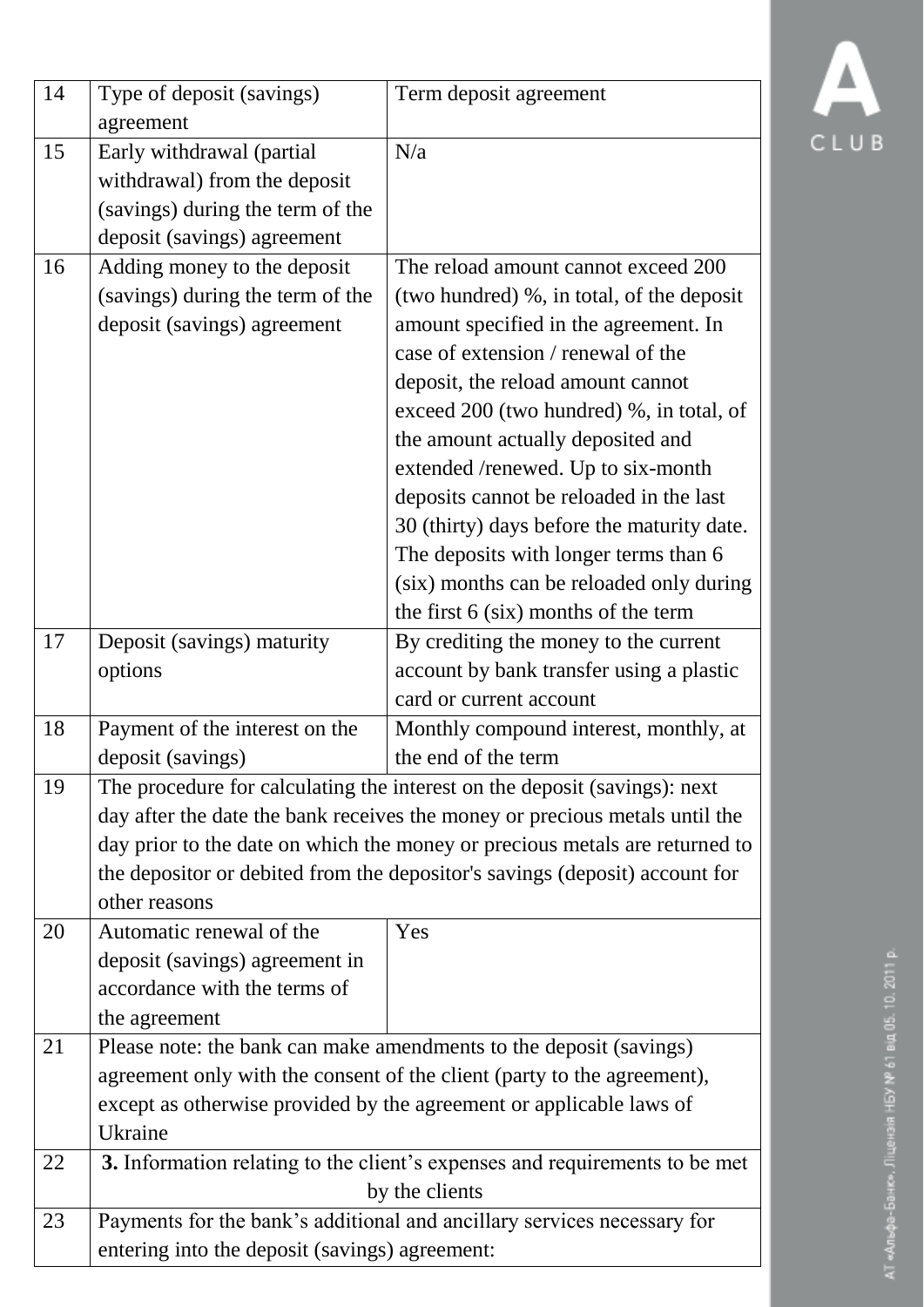| 24 | Opening a current account                                                  | Not chargeable                                                                    |  |  |  |  |  |
|----|----------------------------------------------------------------------------|-----------------------------------------------------------------------------------|--|--|--|--|--|
| 25 | Payments for the bank's                                                    | Opening a current account with a                                                  |  |  |  |  |  |
|    | additional and ancillary                                                   | payment card. The fees relating to the                                            |  |  |  |  |  |
|    | services necessary for entering                                            | current account with the payment card                                             |  |  |  |  |  |
|    | into the deposit (savings)                                                 | are charged according to the rates/fees                                           |  |  |  |  |  |
|    | agreement:                                                                 | set by the Bank for cash management                                               |  |  |  |  |  |
|    |                                                                            | services in respect of above accounts<br>with the card, which are in effect as of |  |  |  |  |  |
|    |                                                                            |                                                                                   |  |  |  |  |  |
|    |                                                                            | the date of the deposit agreement. The                                            |  |  |  |  |  |
|    |                                                                            | rates/fees can be changed by the Bank                                             |  |  |  |  |  |
|    |                                                                            | according to the terms specified in the                                           |  |  |  |  |  |
|    |                                                                            | relevant agreement.                                                               |  |  |  |  |  |
| 26 | Tax on income earned from deposits (savings):                              |                                                                                   |  |  |  |  |  |
| 27 | Individual income tax, UAH                                                 | 18% of the interest accrued on the                                                |  |  |  |  |  |
|    |                                                                            | deposit                                                                           |  |  |  |  |  |
| 28 | Military tax, UAH                                                          | 1.5% of the interest accrued on the                                               |  |  |  |  |  |
|    |                                                                            | deposit                                                                           |  |  |  |  |  |
| 29 | Consequences of withdrawing                                                | The withdrawal from the term deposit                                              |  |  |  |  |  |
|    | from the term deposit (savings)                                            | (savings) at the client's request before                                          |  |  |  |  |  |
|    | at the client's request before the                                         | the end of the term of the deposit                                                |  |  |  |  |  |
|    | maturity date specified in the                                             | (savings) agreement is not provided for                                           |  |  |  |  |  |
|    | deposit (savings) agreement:                                               | in the agreement                                                                  |  |  |  |  |  |
| 30 |                                                                            | Please note: in case of early termination of the deposit (savings) agreement      |  |  |  |  |  |
|    | at the client's request, the income earned from the term deposit (savings) |                                                                                   |  |  |  |  |  |
|    |                                                                            | can be reduced in accordance with the terms of such agreement. In                 |  |  |  |  |  |
|    | accordance with the laws of Ukraine: the term deposit and accrued interest |                                                                                   |  |  |  |  |  |
|    |                                                                            | can be returned to the depositor at the request of the latter prior to maturity   |  |  |  |  |  |
|    |                                                                            | or before other circumstances specified in the agreement occur, only where        |  |  |  |  |  |
|    | such return is provided for by the term deposit agreement; if the client / |                                                                                   |  |  |  |  |  |
|    |                                                                            | depositor doesn't withdraw the term deposit on the maturity date specified        |  |  |  |  |  |
|    |                                                                            | in the deposit agreement, or doesn't withdraw the deposit, which is made          |  |  |  |  |  |
|    | subject to other conditions that apply to withdrawal, in some other        |                                                                                   |  |  |  |  |  |
|    |                                                                            | circumstances specified in the agreement, then the agreement is deemed            |  |  |  |  |  |
|    | extended with the terms and conditions that apply to the call deposit,     |                                                                                   |  |  |  |  |  |
|    | unless otherwise specified in the agreement                                |                                                                                   |  |  |  |  |  |
| 31 | Closing a term deposit                                                     | N <sub>o</sub>                                                                    |  |  |  |  |  |
|    | (savings) at the client's request                                          |                                                                                   |  |  |  |  |  |
|    | before the maturity date                                                   |                                                                                   |  |  |  |  |  |
|    | specified in the deposit                                                   |                                                                                   |  |  |  |  |  |
|    | (savings) agreement                                                        |                                                                                   |  |  |  |  |  |

## АТ «Альфа-Банк». Ліцензія НБУ № 61 від 05. 10. 2011 р.

 $\overline{\mathbb{F}}$ CLUB